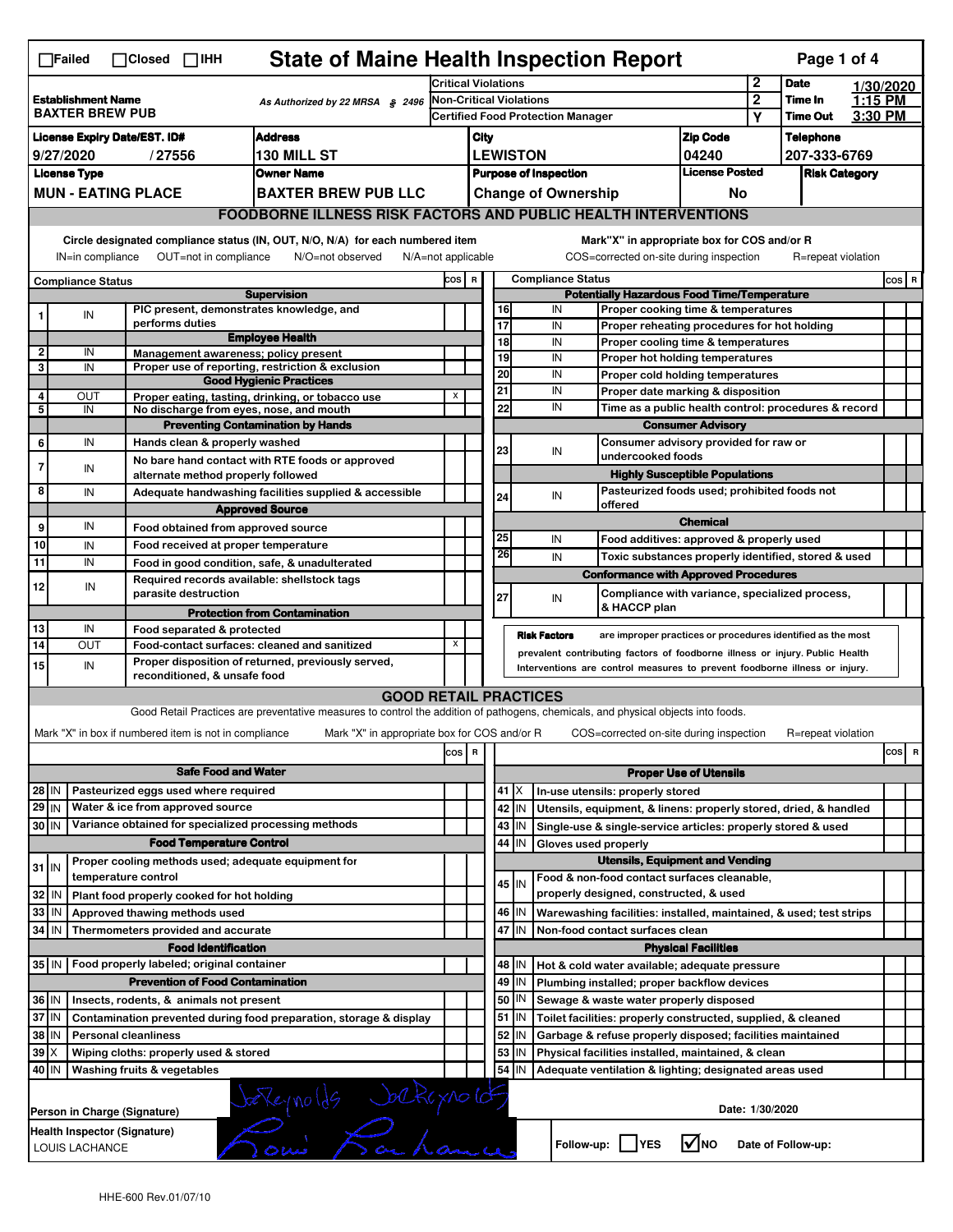|                                                     | Page 2 of 4                   |                                  |                                 |                          |                           |                                  |  |
|-----------------------------------------------------|-------------------------------|----------------------------------|---------------------------------|--------------------------|---------------------------|----------------------------------|--|
| <b>Establishment Name</b><br><b>BAXTER BREW PUB</b> |                               |                                  | As Authorized by 22 MRSA § 2496 | 1/30/2020<br><b>Date</b> |                           |                                  |  |
| License Expiry Date/EST. ID#<br>9/27/2020<br>/27556 | <b>Address</b><br>130 MILL ST |                                  |                                 | ' ME                     | <b>Zip Code</b><br>104240 | <b>Telephone</b><br>207-333-6769 |  |
|                                                     |                               |                                  | <b>Temperature Observations</b> |                          |                           |                                  |  |
| Location                                            | Temperature                   |                                  |                                 | <b>Notes</b>             |                           |                                  |  |
| Chlorine solution                                   | 0 ppm                         | In use utensil storage container |                                 |                          |                           |                                  |  |
| Garlic                                              | $34*$                         | Walk in cooler                   |                                 |                          |                           |                                  |  |

| Pickled onion        | $38^{\ast}$ | Reach in (hot line) |
|----------------------|-------------|---------------------|
|                      |             |                     |
| High temp dish       | $160*/180*$ | Wash/rinse          |
|                      |             |                     |
| Mashed potato        | $140*$      | Hot holding         |
|                      |             |                     |
| High temp dish (bar) | 165*/180*   | Wash/rinse          |
|                      |             |                     |
| Cheese sauce         | $138*$      | Hot holding         |
|                      |             |                     |
| Water                | $137*$      | Hand wash sink      |
|                      |             |                     |
| Kimchee              | $36^{\ast}$ | Reach in (top)      |
|                      |             |                     |



**Date: 1/30/2020**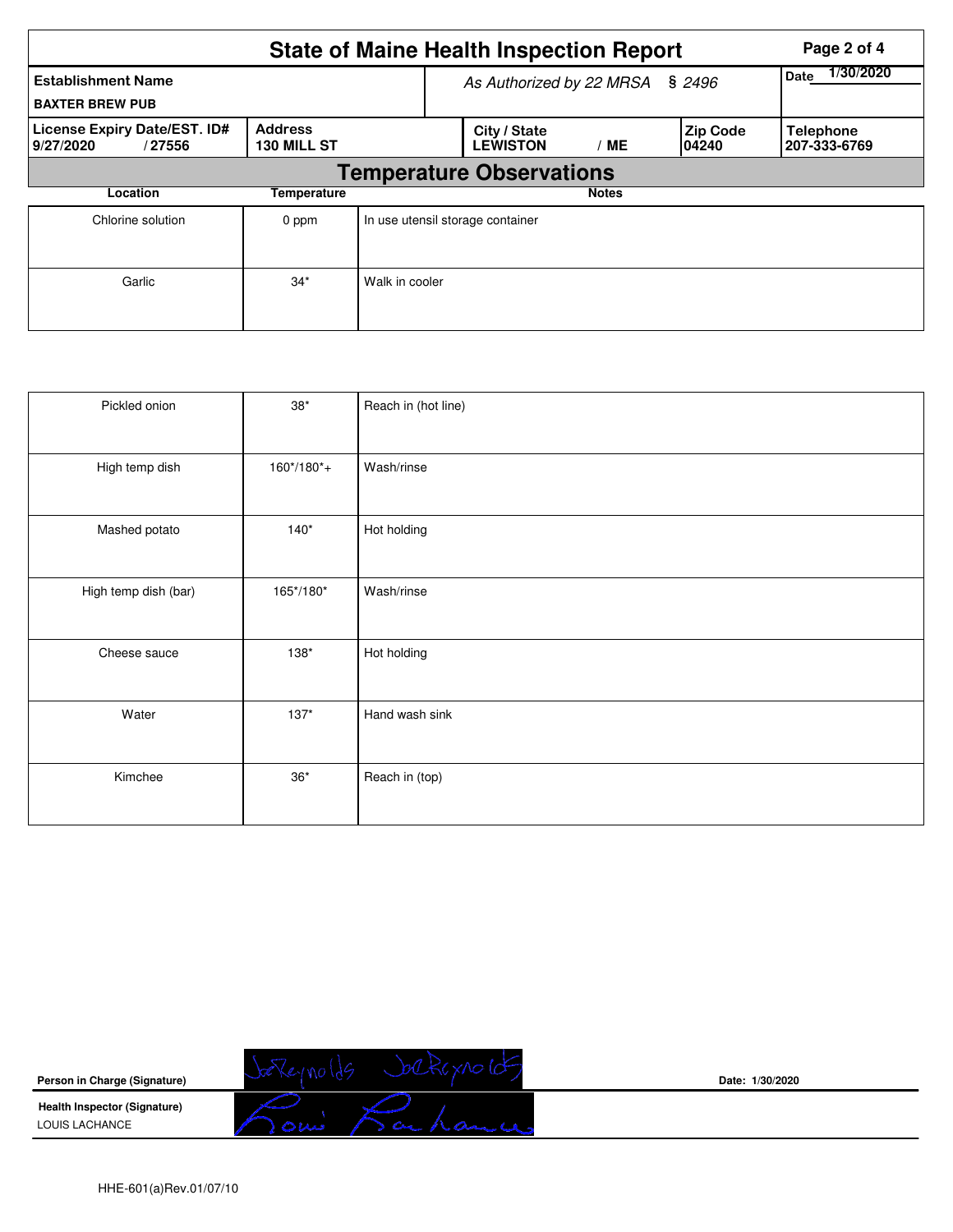|                                                                                                                                                                                                                                                            | Page 3 of 4                          |                                 |    |                          |  |  |  |  |  |
|------------------------------------------------------------------------------------------------------------------------------------------------------------------------------------------------------------------------------------------------------------|--------------------------------------|---------------------------------|----|--------------------------|--|--|--|--|--|
| <b>Establishment Name</b>                                                                                                                                                                                                                                  | 1/30/2020<br><b>Date</b>             |                                 |    |                          |  |  |  |  |  |
| <b>BAXTER BREW PUB</b>                                                                                                                                                                                                                                     |                                      |                                 |    |                          |  |  |  |  |  |
| License Expiry Date/EST. ID#<br>9/27/2020<br>/27556                                                                                                                                                                                                        | <b>Address</b><br><b>130 MILL ST</b> | City / State<br><b>LEWISTON</b> | ME | <b>Zip Code</b><br>04240 |  |  |  |  |  |
| <b>Observations and Corrective Actions</b>                                                                                                                                                                                                                 |                                      |                                 |    |                          |  |  |  |  |  |
| Violations cited in this report must be corrected within the time frames below, or as stated in sections<br>8-405.11 and 8-406.11 of the Food Code                                                                                                         |                                      |                                 |    |                          |  |  |  |  |  |
| 4: 2-401.11: C: Food employee is eating, drinking, or using any tobacco where the contamination of exposed FOOD; clean EQUIPMENT, UTENSILS,<br>and LINENS; unwrapped SINGLE-SERVICE and SINGLE-USE ARTICLES; or other items needing protection can result. |                                      |                                 |    |                          |  |  |  |  |  |
| INSPECTOR NOTES: 1/2 eaten granola bar and uncovered glass beverage held over single use to go containers. *COS                                                                                                                                            |                                      |                                 |    |                          |  |  |  |  |  |
| 14: 4-501.114.(A).(1): C: Dishes/utensils are not being sanitized in water with the correct chlorine sanitizer concentration.                                                                                                                              |                                      |                                 |    |                          |  |  |  |  |  |

39: 3-304.14.(B).(1): N: Wiping cloths used for wiping counters and other equipment surfaces not held between uses in a chemical sanitizer.

INSPECTOR NOTES: Bar strainers, garnish utensils held in club soda. Utensils need to be held in water below 42\* or above 135\*, OR allowed to air dry

INSPECTOR NOTES: Utensils held for use stored in chlorine sanitizer too low of a concentration. \*COS

INSPECTOR NOTES: Soiled towels used for wiping not held in sanitizing solution.

41: 3-304.12: N: Improper between-use storage of in-use utensils.

on a sanitized surface.

| Person in Charge (Signature)                          |                                            | Date: 1/30/2020 |
|-------------------------------------------------------|--------------------------------------------|-----------------|
| <b>Health Inspector (Signature)</b><br>LOUIS LACHANCE | وسلا (۲<br><b><i><u>Collection</u></i></b> |                 |